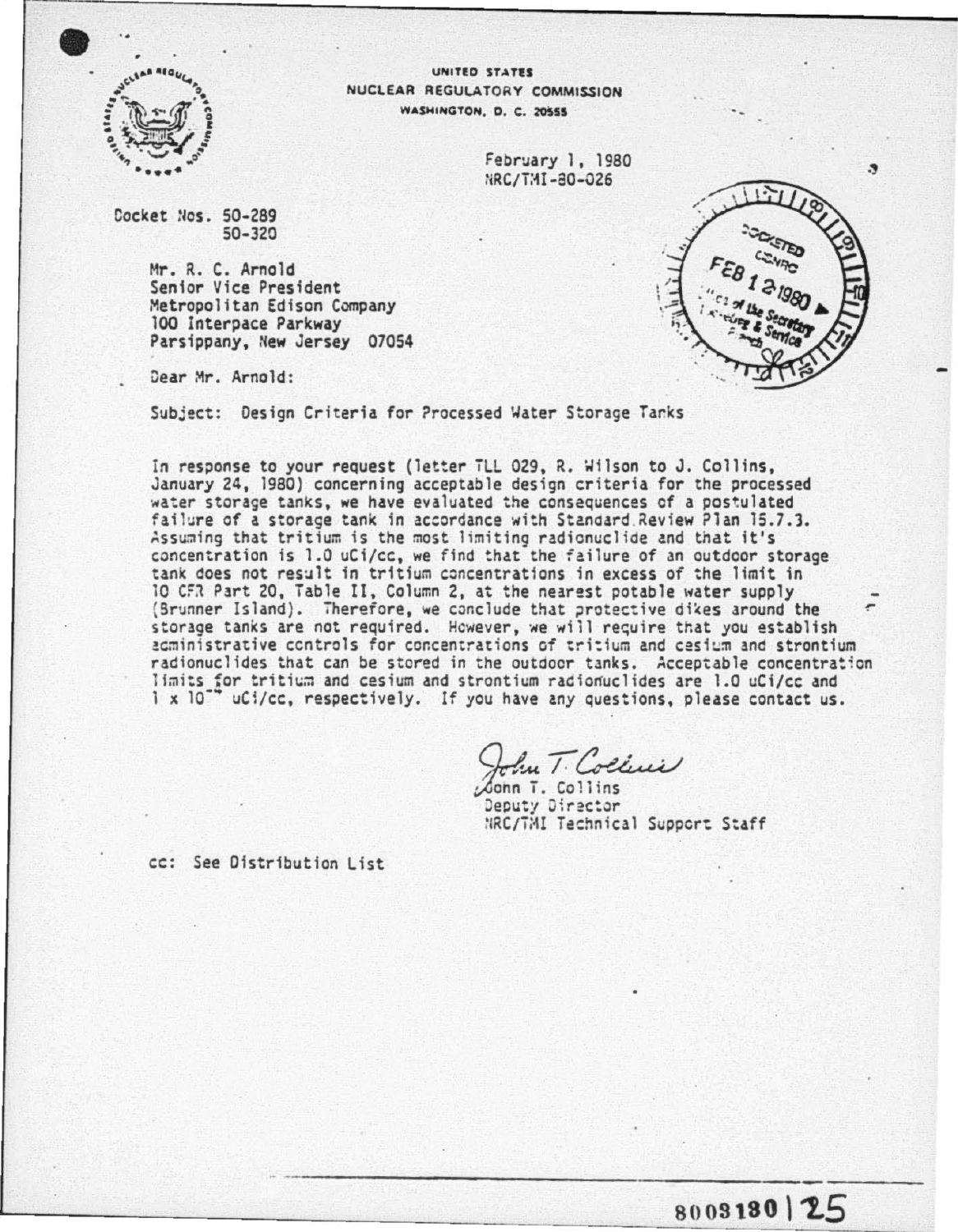R. C. Arnold Hetropolitan Edison Company

 $\bullet$ 

Mr. J. G. Herbein Vice President Nuclear Operations Hetropolitan Edison Company P. O. Box 480 Hiddletown, PA 17057

Mr. R. F. Wilson Director, THI-2 Hetropolitan Edison Company P. O. Box 480 Middletown, PA 17057

Mr. G. P. Miller<br>Manager, THI-1 Metropolitan Edison Company P. O. Box 480 Hiddletown, PA 17057

Hr. J. J. Barton Manager, Site Operations, TMI-2 Hetropolitan Edison Company. P. O. Box 480 Middletown, PA 17057

iir. W. E. Potts Radiological Controls Manager, TMI-1 Metropolitan Edison Company P. O. Box 480 Hiddletown, PA 17057

Hr. R. W. Heward Radiological Control Manager, TMI-2 Metropolitan Edison Company P. O. Box 480 Middletown, PA 17057

Mr. J. J. Colitz Plant Engineering Manager, TMI-1 hetropolitan Edison Company P. O. Box 480 Middletown, PA 17057

Mr. B. Elam Manager, Plant Engineering Metropolitan Edison Company P. O. Box 480 Hiddletown, PA 17057

Mr. L. W. Harding Supervisor of Licensing Hetropolitan Edison Company P. O. Sox 480 Middletown, PA 17057

Mr. E. G: Wallace Licensing Manager **GPU Service Corporation** 100 Interpace Parkway Parsippany, NJ 07054

Mr. I. R. Finfrock, Jr. Jersey Central Power & Light Company Madison Avenue at Punch Bowl Road Morristown, NJ 07950

"朝廷朝以有一条人的以为法律之相(人性之)

Mr. R. W. Conrad Pennsylvania Electric Company 1007 Broad Street Johnstown, PA 15907

J. B. Lieberman, Esquire Berlock, Israel, Lieberman 26 Broadway New York, NY 10004

George F. Trowbridge, Esquire Shaw, Pittman, Potts & Trowbridge 1800 H Street, N.W. Washington, DC 20036

Ms. Mary V. Southard, Chairperson Citizens for a Safe Environment P. O. Box 405 Harrisburg, PA 17108

Dr. Walter H. Jordan 881 W. Outer Drive Oak Ridge, TN 37830

Dr. Linda W. Little 5000 Hermitage Drive Raleigh, NC 27612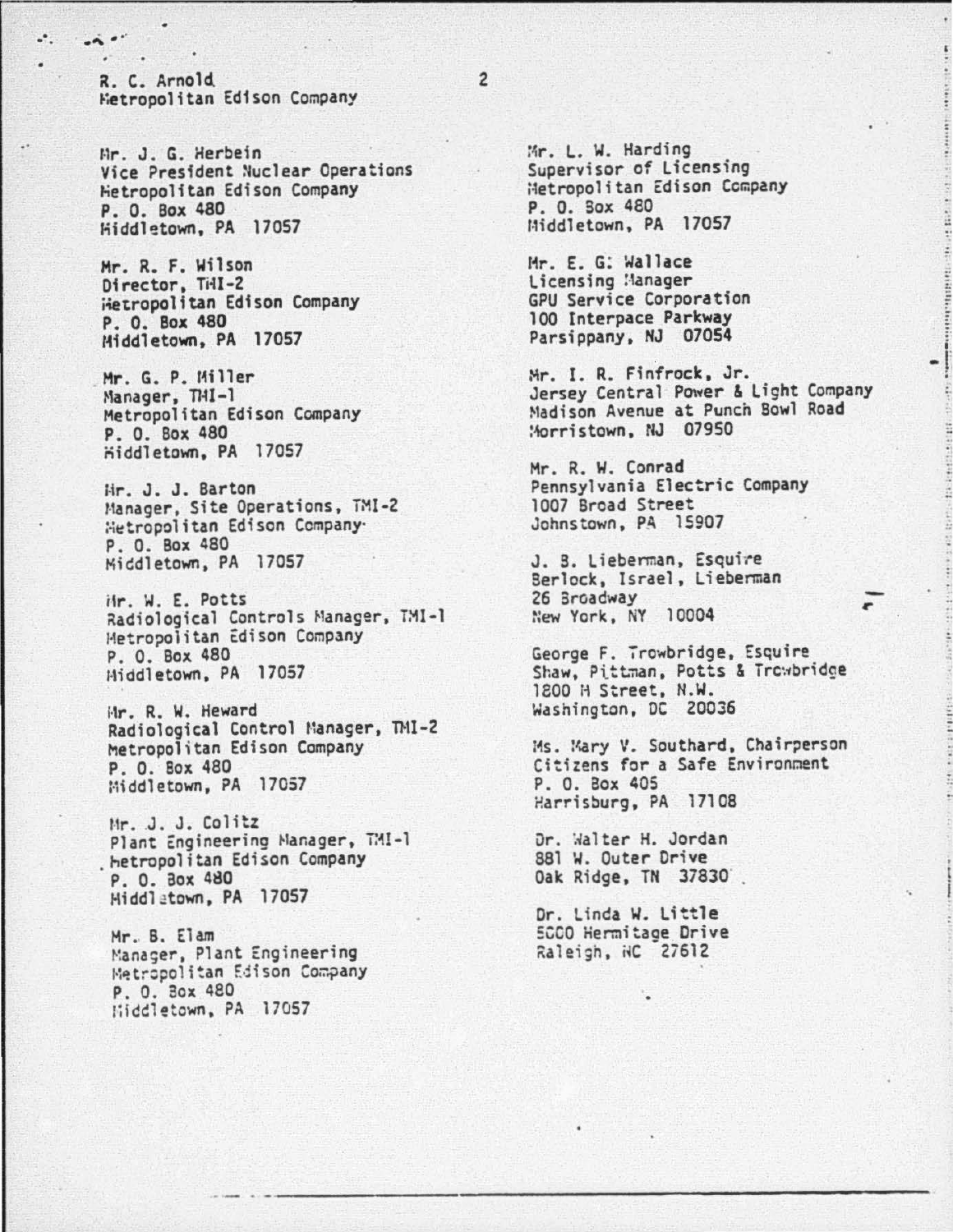P. L. Arnuld Metropolitan Edison Company

Karin W. Carter, Esquire 505 Executive House P. O. Box 2357 Harrisburg, PA 17120

 $-2$ 

Ξ

Honorable Mark Conen 512 E-3 Main Capital Building Harrisburg, PA 17120

Ellyn Weiss, Esquire Sheldon, Harmon, Roisman & Weiss 1725 I Street, N.W., Suite 506 Washington, DC 20006

Hr. Steven C. Sholly 304 S. Market Street Hechanicsburg, PA 17055

Mr. Thomas Gerusky Bureau of Radiation Protection P. O. Box 2063 Harrisburg, PA 17120

Mr. Harvin I. Lewis 6504 Bradford Terrace Philadelphia, PA 19149

Ms. Jane Lee K. D. 3, Box 3521 Etters, PA 17319

Walter W. Cohen, Consumer Advocate Department of Justice Strawberry Square, 14th Floor Harrisburg, PA 17127

Robert L. Knupp, Esquire Assistant Solicitor Knupp and Andrews P. O. 30x P 407 N. Front Street Harrisburg, PA 17108

John E. Minnich, Chairperson Dauphin Co. Board of Commissioners Dauphin County Courthcuse Front and Market Streets Harrisburg, PA 17101

Robert Q. Pollard Chesapeak Energy Alliance 609 Montpelier Street Baltimore, MD 21218

Chauncey Kepford Judith H. Johnsrud Environmental Coalition on Nuclear Power 433 Orlando Avenue State College, PA 16801

Ms. Frieda Berryhill, Chairperson Coalition for Nuclear Power Plant Postponement 2610 Grendon Drive Wilmington, DE 19808

Holly S. Keck Anti-Nuclear Group Representing York 245 W. Philadelphia Street York, PA 17404

John Levin, Esquire Pennsylvania Public Utilities Commission P. O. Box 3265 Harrisburg, PA 17120

Jordon D. Cunningham, Esquire Fox, Farr and Cunningham 2320 N. Second Street Harrisburg, PA 17110

Ms. Kathy McCaughin Three Mile Island Alert, Inc. 23 South 21st Street Harrisburg, PA 17104

Ms. Marjorie M. Aamodt R. D. #5 Coatesville, PA 19320

Ms. Karen Sheldon Sheldon, Harmon, Roisman & Weiss 1725 I Street, N.W., Suite 506 Washington, DC 20006

 $\overline{\mathbf{3}}$